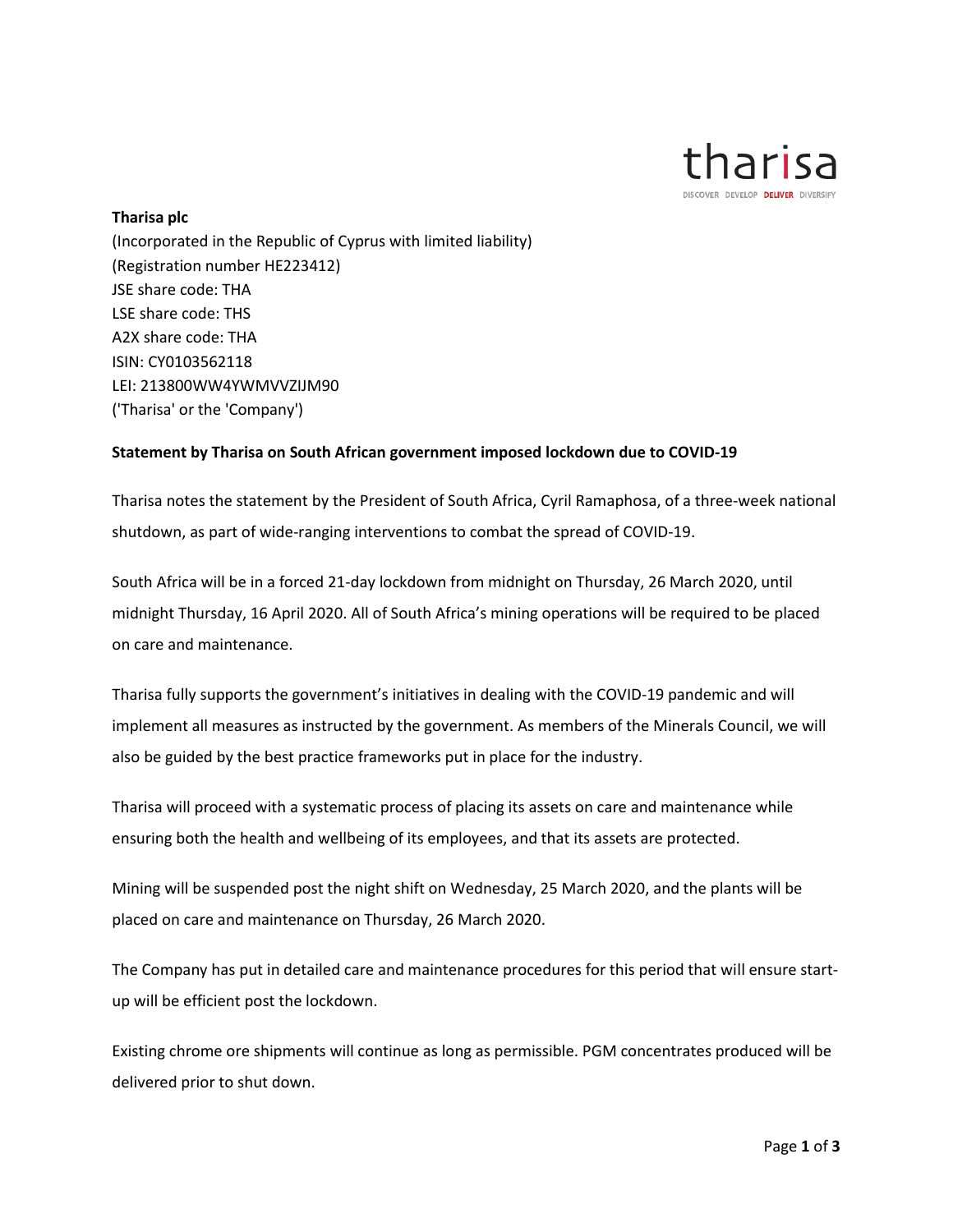Ongoing projects will be suspended.

Security will remain on site 24 hours a day as permitted under the lockdown conditions.

Tharisa is planning to commence production with effect of the morning shift on Friday, 17 April 2020.

Given the above, Tharisa's guidance for the year is suspended until the Company is in a better position to quantify the full impact of the lockdown and will keep the market informed of any developments during this period.

Paphos, Cyprus 24 March 2020

**JSE Sponsor** Investec Bank Limited

**Investor relations contacts:** Ilja Graulich (Head of Investor Relations and Communications) +27 11 996 3500 +27 83 604 0820 [igraulich@tharisa.com](mailto:igraulich@tharisa.com)

## **Financial PR contacts:** Bobby Morse / James Husband +44 020 7466 5000 [tharisa@buchanan.uk.com](mailto:tharisa@buchanan.uk.com)

## **Broker contacts:**

Peel Hunt LLP (UK Joint Broker) Ross Allister / David McKeown +44 207 7418 8900

BMO Capital Markets Limited (UK Joint Broker) Thomas Rider / Neil Elliot / Michael Rechsteiner +44 020 7236 1010

Berenberg (UK Joint Broker) Matthew Armitt / Detlir Elezi +44 20 3207 7800

Nedbank Limited (acting through its Corporate and Investment Banking division) (RSA Broker) Shabbir Norath